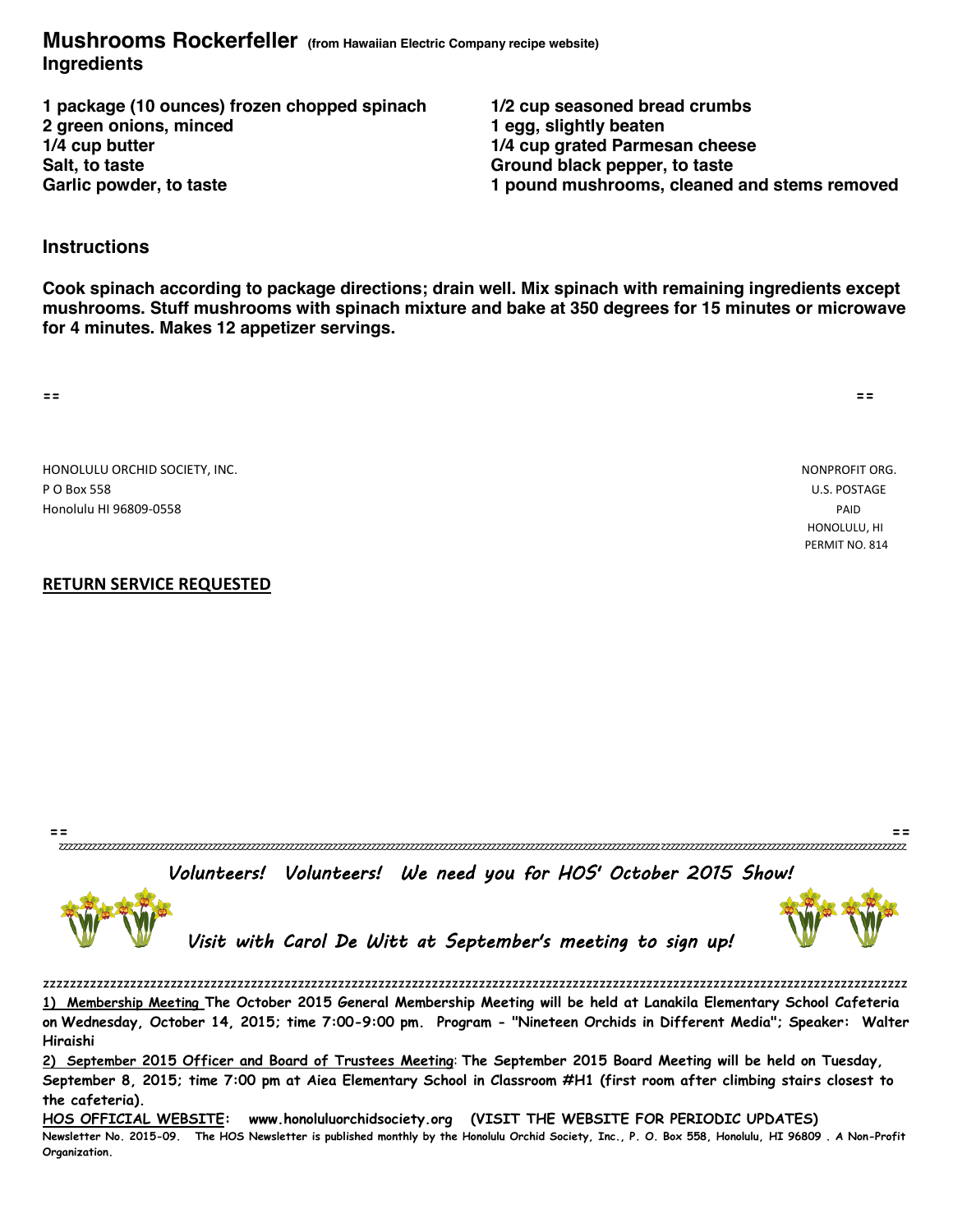### **HONOLULU ORCHID SOCIETY MONTHLY NEWSLETTER No. 2015-09**

HOS GENERAL MEETING

 Date: **Wednesday, September 9, 2015** Time/Place: 7:00 - 9:00 p.m., Lanakila Elementary School Cafeteria Program: **"Growing, Blooming & Grooming Your Orchid Plants for the HOS Show"** Speaker**: Roy Tokunaga** 

**The speaker for the September 9 meeting will be Roy Tokunaga of H & R Nurseries. Roy is an accomplished orchid grower and breeder and also a HOS judge. He will enlighten us on the growing of orchid plants and into the blooming stages of the orchid plants and finally grooming your plants so that you can "show off" your plants in your home, office and in orchid displays.** 

**Roy will be bringing blooming plants from his nursery for sale at the meeting. The plants will be on sale before the meeting starts and during the refreshment break. Members and guests should plan on being at the meeting early to check the sales area which will open at around 6:30 PM. Bring your \$\$\$ too (cash, checks, and VISA and MC charge cards only), if you're interested in making a purchase from H&R Nurseries.**

**The Wednesday meeting will commence at 7:00 PM in the Lanakila Elementary School Cafeteria. Guests are more than welcome. There is ample free parking in front of the Cafeteria. Refreshments will be served.**

Reminder to all who bring refreshments -- please tell our Refreshment Committee Rep your name and what you brought to share when you drop off your item at the refreshment table. Much appreciated!

**MAHALO NUI LOA**. Mahalo Doug DeMoss for sharing your knowledge and know how techniques for growing, blooming, repotting and caring for the Paphiopedilum orchids.

Mahalo to the following members and Refreshment Committee who brought in a great assortment of goodies to share with those in attendance at our August meeting - **Jennie Rosario** - Flan Cookies; **Charlotte Yamamoto** - Double Block Lime Gelatin, Fresh Pineapple & Lilikoi Pistachio Nut Pie; **Walter Wong** - Hot Dog Musubi; **Val Ho** - Chips & Hummus; **Ruth Chun** - Curry Beef Stew; **Linda Inouye & Brad Lau** - Apple Crisp; **JoAnn & Bob Higuchi** - Chicken Egg Roll; **Ron Yamauchi** - Gon Lo Mein; **Doris Taitano** - Refreshing Watermelon; **Kathy Sakuda** - Pork Taquitos w/Salsa & Organic Fruit Gummy Snack; **Dorothy Nakama** - Roast Chicken; **Ann Geschwandtner** - Namasu ; and **Refreshment Committee** - Turkey Sandwiches, Fresh Cantaloupe, POG Nectar and Water. Your donations are truly appreciated!

**DONATIONS.** Mahalo **Diane Wong** for your generous donation. We sincerely appreciate your generous gift!

### **August 2015 Culture Awards**

**1st Place: Paph. Lynleigh Koopowitz; Owner: Violet Yamaji 2nd Place: Monn. Millennium Magic 'Witchcraft'; Owner: Brad Lau 3rd Place: Phal. cornu-cervi 'Red 175'; Owner: Reece Kilby** 

### **RESERVE THIS DATE ON YOUR CALENDAR ....**

**The 2016 Officers and Board of Trustees will be sworn into office at the Honolulu Orchid Society's 2016 first Annual Business & General Membership Meeting and Installation Banquet. The meeting and banquet will be at the Fort Shafter Hale Ikena Restaurant on Sunday, January 17, 2016. We look forward to the membership attending, so keep this date open and look for reservation information in the future.**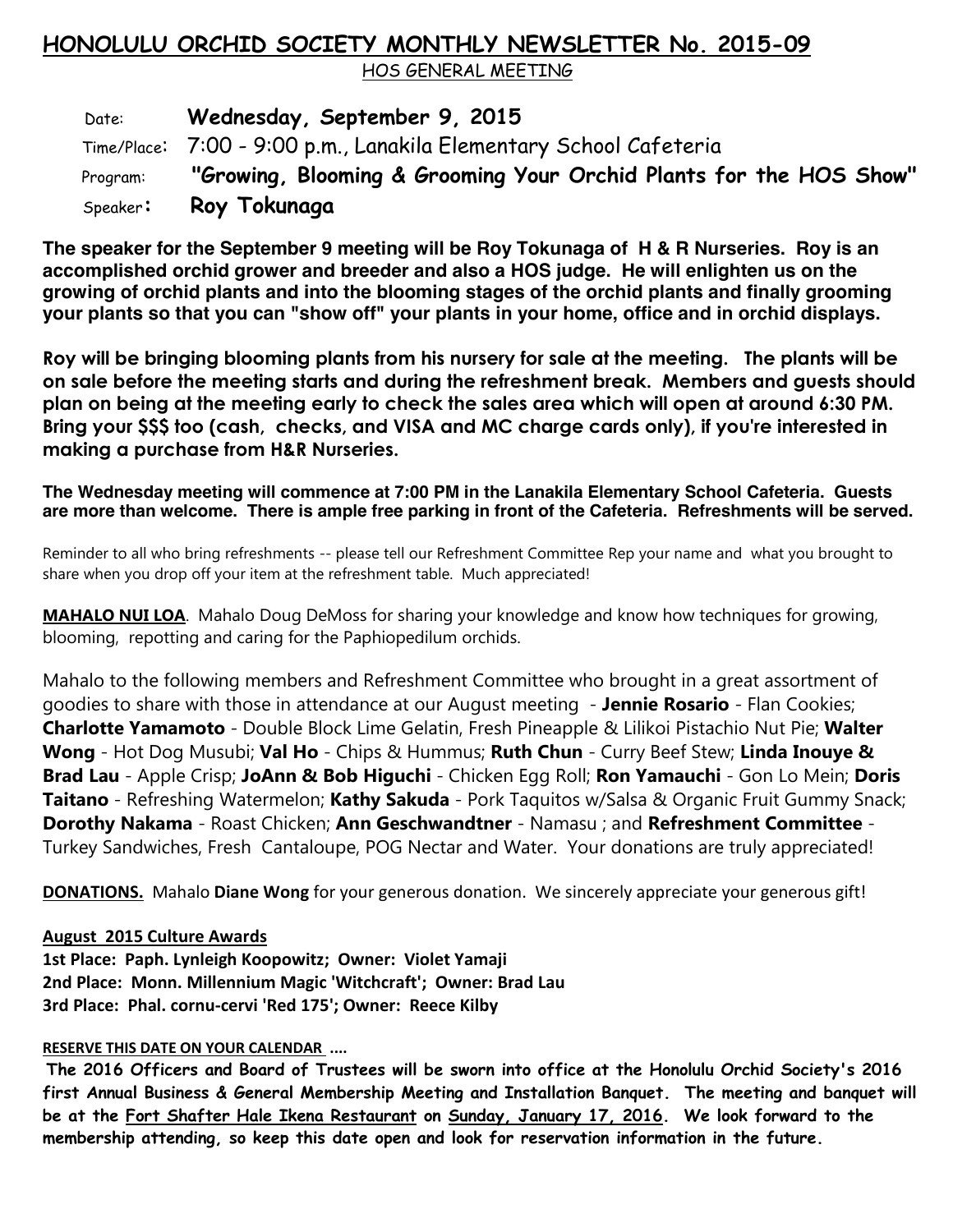

## UPCOMING Honolulu Orchid Society "Orchid Wizardry" SHOW.

It's in October--next month already! **Reserve the dates. Members, for the last time of calendar year 2015, come help support by providing your blooming orchid plants, greeneries to fill-in open spaces of the display, props, and physical labor and time to help set up and break down our display for the following show:**

**And now the LAST SHOW of 2015---the Honolulu Orchid Society's will be celebrating its 76th Orchid Show @ Washington Middle School Cafeteria, 1633 South King Street, Honolulu, HI on Friday through Sunday, October 9-11, 2015. Williette Wong and Ben Sills will be co-chairing this year's show and display.**

Help us get the word out!!! Show tickets and posters are still available for you to pick up and distribute to your family, friends and the general public, especially flower shops and other businesses. Admission to the show is FREE! See Williette Wong at our September membership meeting.

**The show opens on Friday, October 9, 2015 and Saturday, October 10, 2015 from 9:00 am to 5:00 pm and on Sunday, October 11, 2015 from 9:00 am to 3:00 pm (plant sales close at 2:00 pm). Admission is FREE. Ample parking is available with easy access from South King Street, just before the school's basketball court area that is next to Zippy's. Orchid Culture Lectures are as follows:**

| Friday, October 9, 2015  | $-11:00$ am $-$ General Orchid Culture                            |
|--------------------------|-------------------------------------------------------------------|
|                          | - 2:00 pm - Honohono Orchid Culture                               |
|                          | Saturday, October 10, 2015 - 11:00 am - Dendrobium Orchid Culture |
|                          | - 2:00 pm - Cattleya Orchid Culture                               |
| Sunday, October 11, 2015 | - 11:00 am – Honohono Orchid Culture                              |

**Plant Registration and set up of displays will be on Thursday, October 8, 2015 from 9:00 am to 3:00 pm.** 

**Any ideas or props that you may have for us to create our "wizardry" of a display is welcomed. Provide your suggestions/ideas to Show Committee Chairs Williette Wong and Ben Sills or with any board member at the membership meeting, or email to our website or mail ideas to our address: Honolulu Orchid Society, P O Box 558, Honolulu HI 96809-0558.** 

**The HOS society will be setting up a spectacular wizardry orchid display on Thursday, October 8, 2015 so start grooming your plants for the show. We look forward to you sharing your blooming plants, etc. in the HOS display. Bring your blooming plants in by 11:00 am and register the plants too. We need to complete the set-up by 3:00 pm. Greeneries and pele's hair are needed to fine tune the appearance of our display and props you may have for us to create the "ORCHID WIZARDRY" can also be used too---put your name on your props so they are returned to you at breakdown time. We need your HELP IN SETTING UP on Thursday between 11:00 am and 3:00 pm and BREAKING DOWN the display on Sunday, October 12 at 3:00 pm too.**